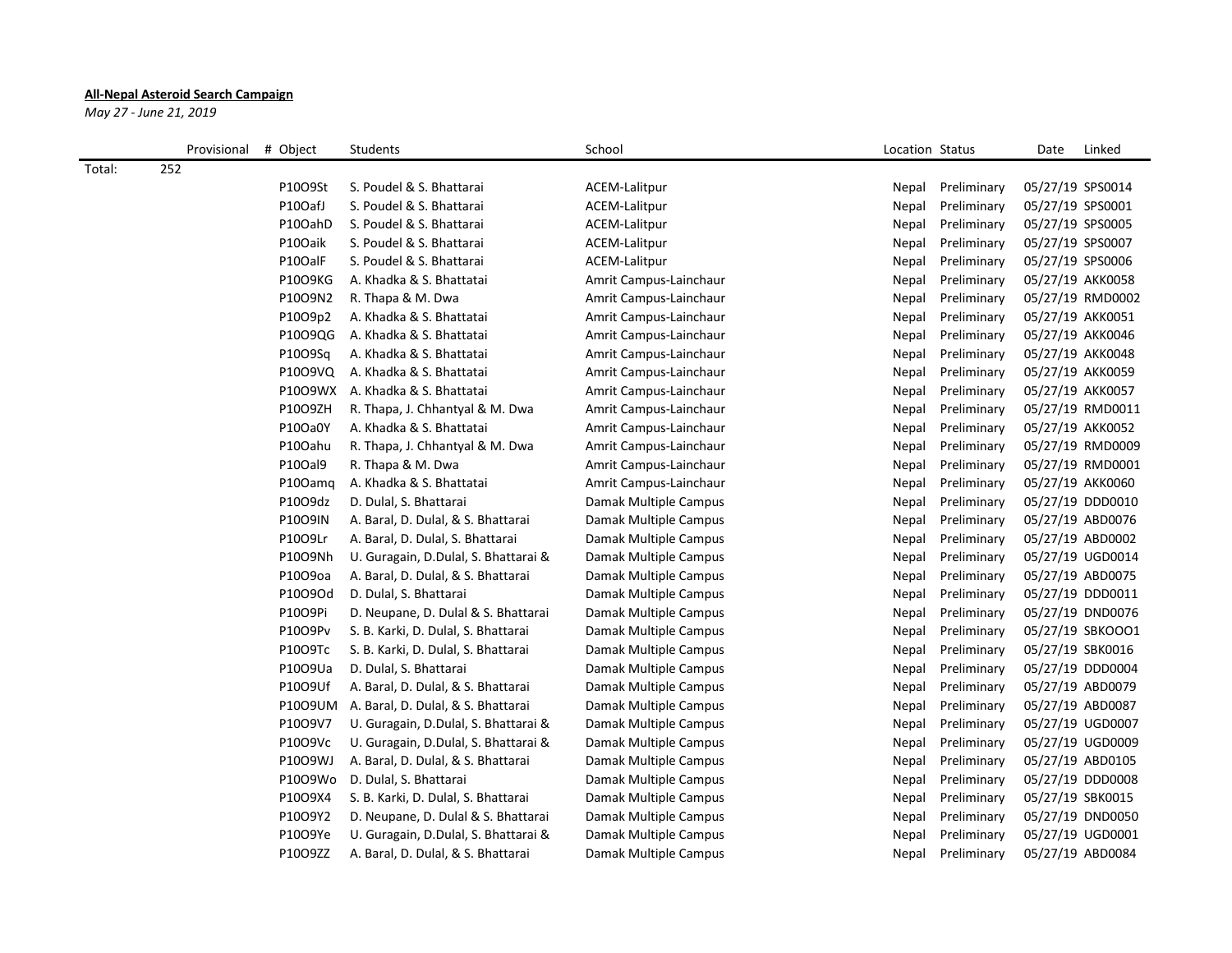| P10Oa0W              | D. Neupane, D. Dulal & S. Bhattarai | Damak Multiple Campus             | Nepal | Preliminary | 05/27/19 DND0002 |
|----------------------|-------------------------------------|-----------------------------------|-------|-------------|------------------|
| P10Oa4d              | D. Neupane, D. Dulal & S. Bhattarai | Damak Multiple Campus             | Nepal | Preliminary | 05/27/19 DND0004 |
| P10Oaef              | D. Neupane, D. Dulal & S. Bhattarai | Damak Multiple Campus             | Nepal | Preliminary | 05/27/19 DND0046 |
| P10OaeL              | S. B. Karki, D. Dulal, S. Bhattarai | Damak Multiple Campus             | Nepal | Preliminary | 05/27/19 SBK0011 |
| P10Oafe              | S. B. Karki, D. Dulal, S. Bhattarai | Damak Multiple Campus             | Nepal | Preliminary | 05/27/19 SBK0013 |
| P10Oafu              | D. Dulal, S. Bhattarai              | Damak Multiple Campus             | Nepal | Preliminary | 05/27/19 DDD0020 |
| P10Oag0              | A. Baral, D. Dulal, & S. Bhattarai  | Damak Multiple Campus             | Nepal | Preliminary | 05/27/19 ABD0009 |
| P10OahM              | A. Baral, D. Dulal, & S. Bhattarai  | Damak Multiple Campus             | Nepal | Preliminary | 05/27/19 ABD0063 |
| P100amC              | D. Dulal, S. Bhattarai              | Damak Multiple Campus             | Nepal | Preliminary | 05/27/19 DDD0029 |
| P10O9dV              | P. Giri, S. Bhattarai               | Eastern Region Campus - Dharan    | Nepal | Preliminary | 05/27/19 PGS0019 |
| P10O9RA              | P. Giri, S. Bhattarai               | Eastern Region Campus - Dharan    | Nepal | Preliminary | 05/27/19 PGS0011 |
| P1009Rv              | P. Giri, S. Bhattarai               | Eastern Region Campus - Dharan    | Nepal | Preliminary | 05/27/19 PG0003  |
| P10O9Sv              | P. Giri, S. Bhattarai               | Eastern Region Campus - Dharan    | Nepal | Preliminary | 05/27/19 PGS0020 |
| P10O9td              | P. Giri, S. Bhattarai               | Eastern Region Campus - Dharan    | Nepal | Preliminary | 05/27/19 PGS0005 |
| P10O9Za              | P. Giri, S. Bhattarai               | Eastern Region Campus - Dharan    | Nepal | Preliminary | 05/27/19 PGS0025 |
| P10Oa2i              | P. Giri, S. Bhattarai               | Eastern Region Campus - Dharan    | Nepal | Preliminary | 05/27/19 PGS0014 |
| P1009NW              | A. W. Shrestha & S. Bhattarai       | Kathmandu University High School  | Nepal | Preliminary | 05/27/19 KUH0009 |
| P10O9Q8              | A. W. Shrestha & S. Bhattarai       | Kathmandu University High School  | Nepal | Preliminary | 05/27/19 KUH0018 |
| P1009SU              | A. W. Shrestha & S. Bhattarai       | Kathmandu University High School  | Nepal | Preliminary | 05/27/19 KUH0004 |
| P1009TW              | A. W. Shrestha & S. Bhattarai       | Kathmandu University High School  | Nepal | Preliminary | 05/27/19 KUH0007 |
| P10Oa10              | A. W. Shrestha & S. Bhattarai       | Kathmandu University High School  | Nepal | Preliminary | 05/27/19 KUH0008 |
| P10Oacb              | A. W. Shrestha & S. Bhattarai       | Kathmandu University High School  | Nepal | Preliminary | 05/27/19 KUH0005 |
| P1009NA              | S.Dwa & S.Bhattarai                 | <b>KCMIT</b>                      | Nepal | Preliminary | 05/27/19 SDD0004 |
| P1009Rw              | S.Dwa & S.Bhattarai                 | <b>KCMIT</b>                      | Nepal | Preliminary | 05/27/19 SDD0001 |
| P10O9Ss              | S.Dwa & S.Bhattarai                 | <b>KCMIT</b>                      | Nepal | Preliminary | 05/27/19 SDD0021 |
| P10O9T1              | S.Dwa & S.Bhattarai                 | <b>KCMIT</b>                      | Nepal | Preliminary | 05/27/19 SDD0032 |
| <b>P10O9TN</b>       | S.Dwa & S.Bhattarai                 | <b>KCMIT</b>                      | Nepal | Preliminary | 05/27/19 SDD0022 |
| P10O9Xe              | S.Dwa & S.Bhattarai                 | <b>KCMIT</b>                      | Nepal | Preliminary | 05/27/19 SDD0010 |
| P10Oa1u              | S.Dwa & S.Bhattarai                 | <b>KCMIT</b>                      | Nepal | Preliminary | 05/27/19 SDD0026 |
| P10Oahc              | S.Dwa & S.Bhattarai                 | <b>KCMIT</b>                      | Nepal | Preliminary | 05/27/19 SDD0003 |
| P10Oajk              | S.Dwa & S.Bhattarai                 | <b>KCMIT</b>                      | Nepal | Preliminary | 05/27/19 SDD0020 |
| P10Oajy              | S.Dwa & S.Bhattarai                 | <b>KCMIT</b>                      | Nepal | Preliminary | 05/27/19 SDD0019 |
| P10O9DY              | A. Phuyal, D.Dulal, S. Bhattarai    | Mahendra Morang Campus-Biratnagar | Nepal | Preliminary | 05/27/19 AKB0015 |
| P1009Wq              | A. Phuyal, D.Dulal, S. Bhattarai    | Mahendra Morang Campus-Biratnagar | Nepal | Preliminary | 05/27/19 AKB0003 |
| P10Oa0m              | A. Phuyal, D. Dulal, S. Bhattarai   | Mahendra Morang Campus-Biratnagar | Nepal | Preliminary | 05/27/19 AKB0001 |
| P10Oa2b              | A. Phuyal, D.Dulal, S. Bhattarai    | Mahendra Morang Campus-Biratnagar | Nepal | Preliminary | 05/27/19 AKB0012 |
| P10Oa5Q              | A. Phuyal, D.Dulal, S. Bhattarai    | Mahendra Morang Campus-Biratnagar | Nepal | Preliminary | 05/27/19 AKB0002 |
| P <sub>10</sub> Oaga | A. Phuyal, D.Dulal, S. Bhattarai    | Mahendra Morang Campus-Biratnagar | Nepal | Preliminary | 05/27/19 AKB0010 |
| P10OagY              | A. Phuyal, D.Dulal, S. Bhattarai    | Mahendra Morang Campus-Biratnagar | Nepal | Preliminary | 05/27/19 AKB0006 |
| P10O95s              | B. Kafle & S. Bhattarai             | National Astronomy Olympiad       | Nepal | Preliminary | 05/27/19 BSK0011 |
| P10O97P              | B. Kafle & S. Bhattarai             | National Astronomy Olympiad       | Nepal | Preliminary | 05/27/19 BSK0018 |
| P10O9eF              | A. W. Shrestha, S. Bhattarai        | National Astronomy Olympiad       | Nepal | Preliminary | 05/27/19 AWS0015 |
|                      |                                     |                                   |       |             |                  |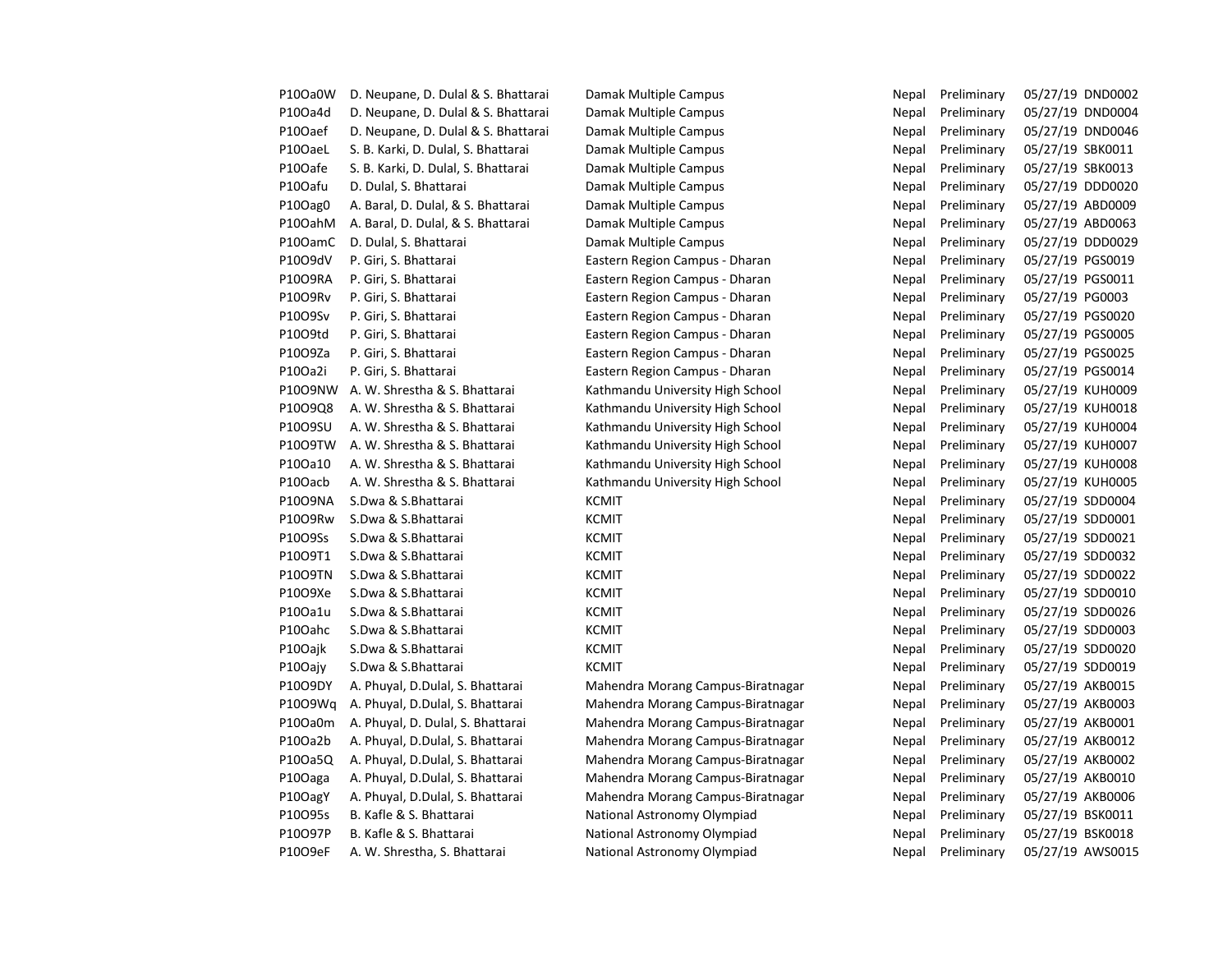| P10O9k9 | B. Kafle & S. Bhattarai      | National Astronomy Olympiad        | Nepal | Preliminary | 05/27/19 BSK0016 |                  |
|---------|------------------------------|------------------------------------|-------|-------------|------------------|------------------|
| P1009KS | A. W. Shrestha, S. Bhattarai | National Astronomy Olympiad        | Nepal | Preliminary | 05/27/19 AWS0007 |                  |
| P10O9L0 | K. Dhakal, S. Bhattarai      | National Astronomy Olympiad        | Nepal | Preliminary | 05/27/19 KDS0003 |                  |
| P1009lr | B. Kafle & S. Bhattarai      | National Astronomy Olympiad        | Nepal | Preliminary | 05/27/19 BSK0012 |                  |
| P1009M8 | A. W. Shrestha, S. Bhattarai | National Astronomy Olympiad        | Nepal | Preliminary | 05/27/19 AWS0011 |                  |
| P1009mH | B. Kafle & S. Bhattarai      | National Astronomy Olympiad        | Nepal | Preliminary | 05/27/19 BSK0009 |                  |
| P1009Nv | A. W. Shrestha, S. Bhattarai | National Astronomy Olympiad        | Nepal | Preliminary | 05/27/19 AWS0012 |                  |
| P1009Qn | A. Karki, S. Bhattarai       | National Astronomy Olympiad        | Nepal | Preliminary | 05/27/19 AKB011  |                  |
| P10O9Qs | K. Dhakal, S. Bhattarai      | National Astronomy Olympiad        | Nepal | Preliminary | 05/27/19 KDS0025 |                  |
| P1009RI | B. Kafle & S. Bhattarai      | National Astronomy Olympiad        | Nepal | Preliminary | 05/27/19 BSK0002 |                  |
| P1009Rr | K. Dhakal, S. Bhattarai      | National Astronomy Olympiad        | Nepal | Preliminary | 05/27/19 KDS0023 |                  |
| P10O9SD | A. W. Shrestha, S. Bhattarai | National Astronomy Olympiad        | Nepal | Preliminary | 05/27/19 AWS0006 |                  |
| P1009SF | A. W. Shrestha, S. Bhattarai | National Astronomy Olympiad        | Nepal | Preliminary |                  | 05/27/19 AWS0010 |
| P10O9SG | A. W. Shrestha, S. Bhattarai | National Astronomy Olympiad        | Nepal | Preliminary | 05/27/19 AWS0013 |                  |
| P10O9SR | A. W. Shrestha, S. Bhattarai | National Astronomy Olympiad        | Nepal | Preliminary | 05/27/19 AWS0008 |                  |
| P10O9SY | K. Dhakal, S. Bhattarai      | National Astronomy Olympiad        | Nepal | Preliminary | 05/27/19 KDS0021 |                  |
| P1009TJ | B. Kafle & S. Bhattarai      | National Astronomy Olympiad        | Nepal | Preliminary | 05/27/19 BSK0017 |                  |
| P1009Uw | A. Karki, S. Bhattarai       | National Astronomy Olympiad        | Nepal | Preliminary | 05/27/19 AKB008  |                  |
| P1009UZ | K. Dhakal, S. Bhattarai      | National Astronomy Olympiad        | Nepal | Preliminary | 05/27/19 KDS0004 |                  |
| P1009VI | A. Karki, S. Bhattarai       | National Astronomy Olympiad        | Nepal | Preliminary | 05/27/19 AKB010  |                  |
| P1009wg | B. Kafle & S. Bhattarai      | National Astronomy Olympiad        | Nepal | Preliminary | 05/27/19 BKS0006 |                  |
| P1009Wz | B. Kafle & S. Bhattarai      | National Astronomy Olympiad        | Nepal | Preliminary | 05/27/19 BSK0010 |                  |
| P10O9XE | A. Karki, S. Bhattarai       | National Astronomy Olympiad        | Nepal | Preliminary | 05/27/19 AKB0007 |                  |
| P10Oa3N | K. Dhakal, S. Bhattarai      | National Astronomy Olympiad        | Nepal | Preliminary | 05/27/19 KDS0024 |                  |
| P10Oaai | A. Karki, S. Bhattarai       | National Astronomy Olympiad        | Nepal | Preliminary | 05/27/19 AKB0006 |                  |
| P10Oago | B. Kafle & S. Bhattarai      | National Astronomy Olympiad        | Nepal | Preliminary | 05/27/19 BSK0027 |                  |
| P10OagP | B. Kafle & S. Bhattarai      | National Astronomy Olympiad        | Nepal | Preliminary | 05/27/19 BSK0026 |                  |
| P10Oai3 | K. Dhakal, S. Bhattarai      | National Astronomy Olympiad        | Nepal | Preliminary | 05/27/19 KDS0002 |                  |
| P10Oait | B. Kafle & S. Bhattarai      | National Astronomy Olympiad        | Nepal | Preliminary | 05/27/19 BSK0028 |                  |
| P10Oao1 | A. W. Shrestha, S. Bhattarai | National Astronomy Olympiad        | Nepal | Preliminary | 05/27/19 AWS0014 |                  |
| P10OaaP | S. Bhusal & S. Bhattarai     | <b>Nepal Astronomical Society</b>  | Nepal | Preliminary | 05/27/19 SUJ0005 |                  |
| P10Oabe | S. Bhusal & S. Bhattarai     | <b>Nepal Astronomical Society</b>  | Nepal | Preliminary | 05/27/19 SUJ0003 |                  |
| P1009W8 | S. Bhusal & S. Bhattarai     | <b>Nepal Astronomical Society</b>  | Nepal | Preliminary | 05/27/19 BIJOOO8 |                  |
| P1009CI | J.K. Chhantyal, M. Dwa       | Nepal Astronomical Society-Gandaki | Nepal | Preliminary | 05/27/19 ASP0023 |                  |
| P1009JI | J.K. Chhantyal, M. Dwa       | Nepal Astronomical Society-Gandaki | Nepal | Preliminary | 05/27/19 ASP0032 |                  |
| P1009KJ | J.K. Chhantyal, M. Dwa       | Nepal Astronomical Society-Gandaki | Nepal | Preliminary | 05/27/19 ASP0013 |                  |
| P1009ob | J.K. Chhantyal, M. Dwa       | Nepal Astronomical Society-Gandaki | Nepal | Preliminary | 05/27/19 ASP0005 |                  |
| P10O9q6 | J.K. Chhantyal, M. Dwa       | Nepal Astronomical Society-Gandaki | Nepal | Preliminary | 05/27/19 ASP0011 |                  |
| P1009WY | J.K. Chhantyal, M. Dwa       | Nepal Astronomical Society-Gandaki | Nepal | Preliminary | 05/27/19 ASP0006 |                  |
| P10Oa0u | J.K. Chhantyal, M. Dwa       | Nepal Astronomical Society-Gandaki | Nepal | Preliminary | 05/27/19 ASP0010 |                  |
| P10Oa3g | J.K. Chhantyal, M. Dwa       | Nepal Astronomical Society-Gandaki | Nepal | Preliminary | 05/27/19 ASP0015 |                  |
| P10Oa76 | J.K. Chhantyal, M. Dwa       | Nepal Astronomical Society-Gandaki | Nepal | Preliminary | 05/27/19 ASP0002 |                  |

| Nepal | Preliminary | 05/27/19 | BSK0016        |
|-------|-------------|----------|----------------|
| Nepal | Preliminary | 05/27/19 | AWS000         |
| Nepal | Preliminary | 05/27/19 | KDS0003        |
| Nepal | Preliminary | 05/27/19 | <b>BSK0012</b> |
| Nepal | Preliminary | 05/27/19 | AWS001         |
| Nepal | Preliminary | 05/27/19 | <b>BSK0009</b> |
| Nepal | Preliminary | 05/27/19 | AWS001         |
| Nepal | Preliminary | 05/27/19 | AKB011         |
| Nepal | Preliminary | 05/27/19 | KDS0025        |
| Nepal | Preliminary | 05/27/19 | <b>BSK0002</b> |
| Nepal | Preliminary | 05/27/19 | KDS0023        |
| Nepal | Preliminary | 05/27/19 | AWS000         |
| Nepal | Preliminary | 05/27/19 | AWS001         |
| Nepal | Preliminary | 05/27/19 | AWS001         |
| Nepal | Preliminary | 05/27/19 | AWS000         |
| Nepal | Preliminary | 05/27/19 | KDS0021        |
| Nepal | Preliminary | 05/27/19 | <b>BSK0017</b> |
| Nepal | Preliminary | 05/27/19 | <b>AKB008</b>  |
| Nepal | Preliminary | 05/27/19 | KDS0004        |
| Nepal | Preliminary | 05/27/19 | AKB010         |
| Nepal | Preliminary | 05/27/19 | <b>BKS0006</b> |
| Nepal | Preliminary | 05/27/19 | <b>BSK0010</b> |
| Nepal | Preliminary | 05/27/19 | AKB0007        |
| Nepal | Preliminary | 05/27/19 | KDS0024        |
| Nepal | Preliminary | 05/27/19 | AKB0006        |
| Nepal | Preliminary | 05/27/19 | <b>BSK0027</b> |
| Nepal | Preliminary | 05/27/19 | <b>BSK0026</b> |
| Nepal | Preliminary | 05/27/19 | KDS0002        |
| Nepal | Preliminary | 05/27/19 | <b>BSK0028</b> |
| Nepal | Preliminary | 05/27/19 | AWS001         |
| Nepal | Preliminary | 05/27/19 | SUJ0005        |
| Nepal | Preliminary | 05/27/19 | SUJ0003        |
| Nepal | Preliminary | 05/27/19 | BIJOOO8        |
| Nepal | Preliminary | 05/27/19 | ASP0023        |
| Nepal | Preliminary | 05/27/19 | ASP0032        |
| Nepal | Preliminary | 05/27/19 | ASP0013        |
| Nepal | Preliminary | 05/27/19 | ASP0005        |
| Nepal | Preliminary | 05/27/19 | ASP0011        |
| Nepal | Preliminary | 05/27/19 | ASP0006        |
| Nepal | Preliminary | 05/27/19 | ASP0010        |
| Nepal | Preliminary | 05/27/19 | ASP0015        |
| Nepal | Preliminarv | 05/27/19 | ASP0002        |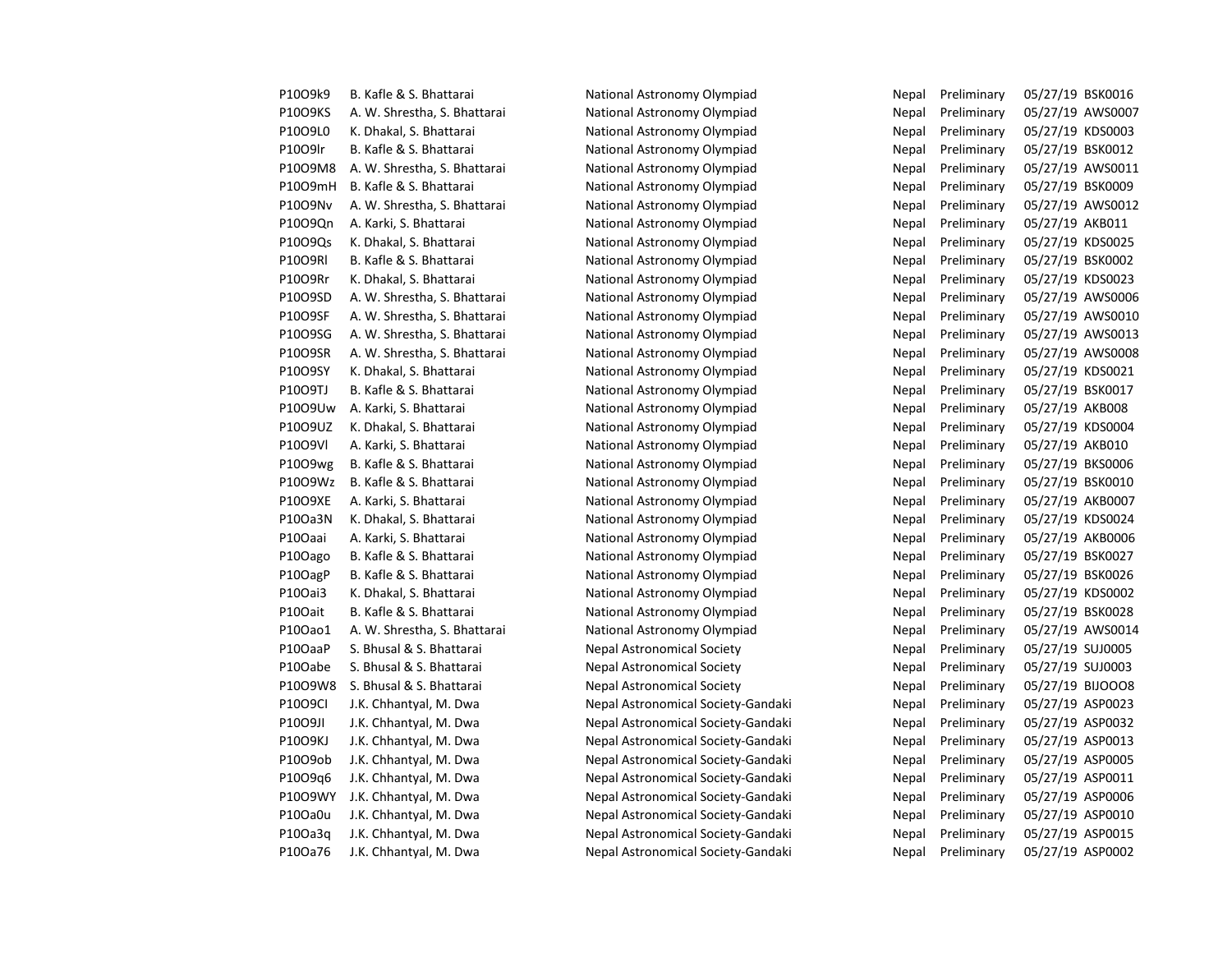| P10Oa9z | J.K. Chhantyal, M. Dwa      | Nepal Astronomical Society-Gandaki           | Nepal | Preliminary | 05/27/19 ASP0003 |
|---------|-----------------------------|----------------------------------------------|-------|-------------|------------------|
| P10Oaa6 | J.K. Chhantyal, M. Dwa      | Nepal Astronomical Society-Gandaki           | Nepal | Preliminary | 05/27/19 ASP0028 |
| P10Oai5 | J.K. Chhantyal, M. Dwa      | Nepal Astronomical Society-Gandaki           | Nepal | Preliminary | 05/27/19 ASP0016 |
| P10Oap0 | J.K. Chhantyal, M. Dwa      | Nepal Astronomical Society-Gandaki           | Nepal | Preliminary | 05/27/19 ASP0021 |
| P1009nF | N. Lamichhane, S. Bhattarai | Nepal Astronomical Society-Province 3        | Nepal | Preliminary | 05/27/19 NLC0016 |
| P10O9Pk | N. Lamichhane, S. Bhattarai | Nepal Astronomical Society-Province 3        | Nepal | Preliminary | 05/27/19 NLC0014 |
| P1009Qa | N. Lamichhane, S. Bhattarai | Nepal Astronomical Society-Province 3        | Nepal | Preliminary | 05/27/19 NLC0022 |
| P1009RM | N. Lamichhane, S. Bhattarai | Nepal Astronomical Society-Province 3        | Nepal | Preliminary | 05/27/19 NLC0018 |
| P10O9So | N. Lamichhane, S. Bhattarai | Nepal Astronomical Society-Province 3        | Nepal | Preliminary | 05/27/19 NLC0017 |
| P10O9XA | N. Lamichhane, S. Bhattarai | Nepal Astronomical Society-Province 3        | Nepal | Preliminary | 05/27/19 NLC0023 |
| P10Oa1k | N. Lamichhane, S. Bhattarai | Nepal Astronomical Society-Province 3        | Nepal | Preliminary | 05/27/19 NLC0012 |
| P10Oag7 | N. Lamichhane, S. Bhattarai | Nepal Astronomical Society-Province 3        | Nepal | Preliminary | 05/27/19 NLC0026 |
| P10OaiW | N. Lamichhane, S. Bhattarai | Nepal Astronomical Society-Province 3        | Nepal | Preliminary | 05/27/19 NLC0025 |
| P1009Lv | K.Dhakal, S.Bhattarai       | Nepal Astronomical Society-Province 5        | Nepal | Preliminary | 05/27/19 PKS0019 |
| P10O9PN | K.Dhakal, S.Bhattarai       | Nepal Astronomical Society-Province 5        | Nepal | Preliminary | 05/27/19 PKS0015 |
| P10O9SP | K.Dhakal, S.Bhattarai       | Nepal Astronomical Society-Province 5        | Nepal | Preliminary | 05/27/19 PKS0029 |
| P10O9SQ | K.Dhakal, S.Bhattarai       | Nepal Astronomical Society-Province 5        | Nepal | Preliminary | 05/27/19 PKS0025 |
| P1009Th | K.Dhakal, S.Bhattarai       | Nepal Astronomical Society-Province 5        | Nepal | Preliminary | 05/27/19 PKS0028 |
| P10OaeX | K.Dhakal, S.Bhattarai       | Nepal Astronomical Society-Province 5        | Nepal | Preliminary | 05/27/19 PKS0018 |
| P10O9Kg | J.K. Chhantyal, M. Dwa      | Science Teacher Association of Nepal - Kaski | Nepal | Preliminary | 05/27/19 JCP0002 |
| P10O9U9 | J.K. Chhantyal, M. Dwa      | Science Teacher Association of Nepal - Kaski | Nepal | Preliminary | 05/27/19 JCP0004 |
| P1009Xk | J.K. Chhantyal, M. Dwa      | Science Teacher Association of Nepal - Kaski | Nepal | Preliminary | 05/27/19 JCP0013 |
| P10Oa3X | J.K. Chhantyal, M. Dwa      | Science Teacher Association of Nepal - Kaski | Nepal | Preliminary | 05/27/19 JCP0017 |
| P10OacT | J.K. Chhantyal, M. Dwa      | Science Teacher Association of Nepal - Kaski | Nepal | Preliminary | 05/27/19 JCP0019 |
| P10OajC | J.K. Chhantyal, M. Dwa      | Science Teacher Association of Nepal - Kaski | Nepal | Preliminary | 05/27/19 JCP0001 |
| P10Oak3 | J.K. Chhantyal, M. Dwa      | Science Teacher Association of Nepal - Kaski | Nepal | Preliminary | 05/27/19 JCP0022 |
| P10O9Vo | A. Karki & S. Bhattarai     | SOS Hermann Gmeiner School-Sanothimi         | Nepal | Preliminary | 05/27/19 SOS012  |
| P10OafR | A. Karki & S. Bhattarai     | SOS Hermann Gmeiner School-Sanothimi         | Nepal | Preliminary | 05/27/19 SOS011  |
| P10Oajc | A. Karki & S. Bhattarai     | SOS Hermann Gmeiner School-Sanothimi         | Nepal | Preliminary | 05/27/19 SOS013  |
| P1009tN | K. Dhakal, S. Bhattarai     | The Times Secondary School-Dillibazar        | Nepal | Preliminary | 05/27/19 TSS0016 |
| P10O9To | K. Dhakal, S. Bhattarai     | The Times Secondary School-Dillibazar        | Nepal | Preliminary | 05/27/19 TSS0008 |
| P10Oa0E | K. Dhakal, S. Bhattarai     | The Times Secondary School-Dillibazar        | Nepal | Preliminary | 05/27/19 TSS0015 |
| P10Oa0n | K. Dhakal, S. Bhattarai     | The Times Secondary School-Dillibazar        | Nepal | Preliminary | 05/27/19 TSS0009 |
| P10Oa7U | K. Dhakal, S. Bhattarai     | The Times Secondary School-Dillibazar        | Nepal | Preliminary | 05/27/19 TSS0011 |
| P10Oagz | K. Dhakal, S. Bhattarai     | The Times Secondary School-Dillibazar        | Nepal | Preliminary | 05/27/19 TSS0014 |
| P1009Ry | S. Bhattarai                | Tri-Chandra Multiple Campus-Ghantaghar       | Nepal | Preliminary | 05/27/19 TMC0003 |
| P10O9Yk | S. Bhattarai                | Tri-Chandra Multiple Campus-Ghantaghar       | Nepal | Preliminary | 05/27/19 TMC0005 |
| P10Oa0e | S. Bhattarai                | Tri-Chandra Multiple Campus-Ghantaghar       | Nepal | Preliminary | 05/27/19 TMC0006 |
| P10OabH | S. Bhattarai                | Tri-Chandra Multiple Campus-Ghantaghar       | Nepal | Preliminary | 05/27/19 TMC0011 |
| P10Oad8 | S. Bhattarai                | Tri-Chandra Multiple Campus-Ghantaghar       | Nepal | Preliminary | 05/27/19 TMC0015 |
| P10Oafj | S. Bhattarai                | Tri-Chandra Multiple Campus-Ghantaghar       | Nepal | Preliminary | 05/27/19 TMC0013 |
| P10Oaij | S. Bhattarai                | Tri-Chandra Multiple Campus-Ghantaghar       | Nepal | Preliminary | 05/27/19 TMC0016 |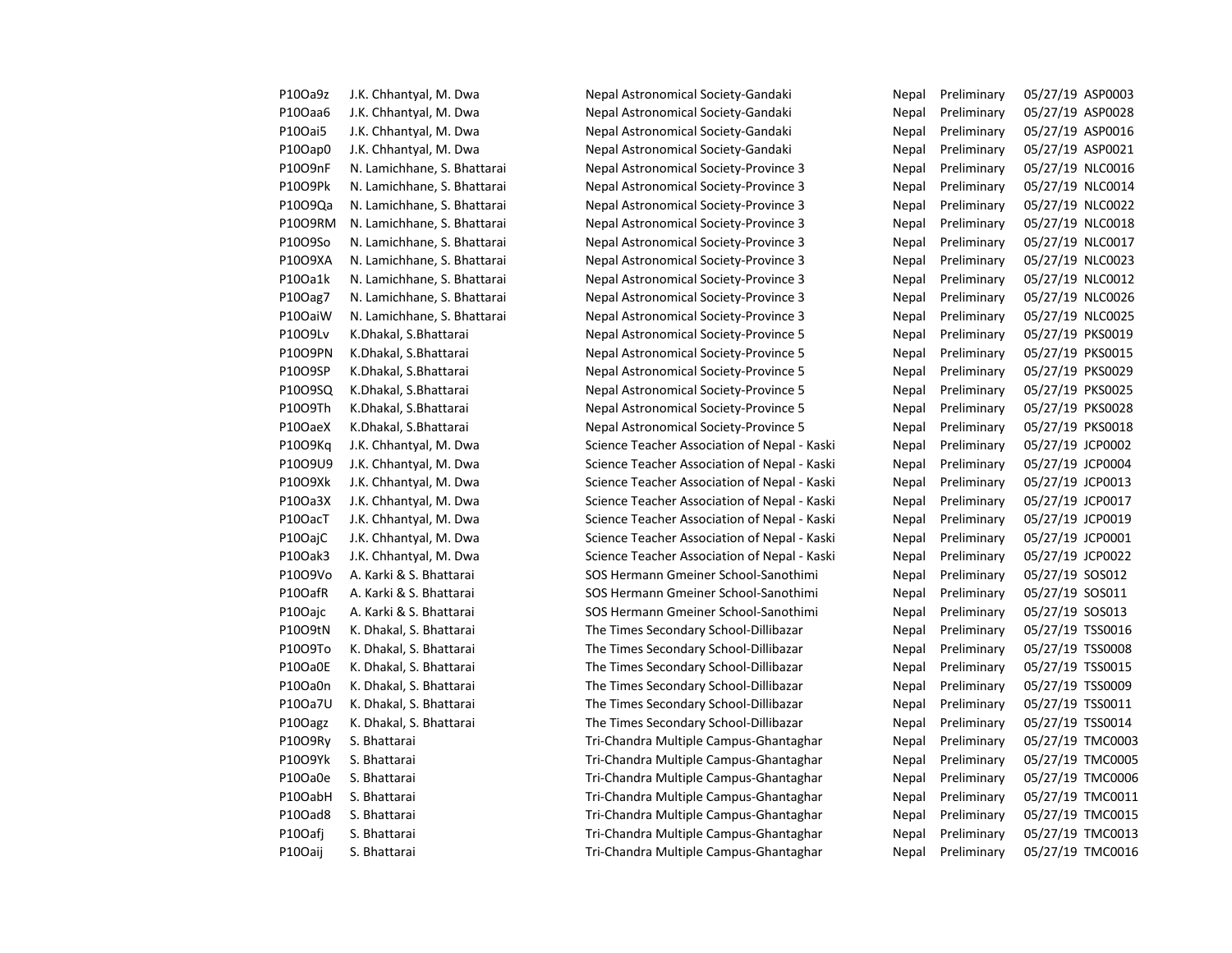| P10O9NP | S. Bhusal & S. Bhattarai    |
|---------|-----------------------------|
| P10O9QM | S. Bhusal & S. Bhattarai    |
| P10O9QW | S. Bhusal & S. Bhattarai    |
| P10O9sZ | S. Bhusal & S. Bhattarai    |
| P10O9UX | S. Bhusal & S. Bhattarai    |
| P10O9W7 | S. Bhusal & S. Bhattarai    |
| P10O9YJ | S. Bhusal & S. Bhattarai    |
| P1009ZI | S. Bhusal & S. Bhattarai    |
| P100ah1 | S. Bhusal & S. Bhattarai    |
| P10Oair | S. Bhusal & S. Bhattarai    |
| P10O9pv | S. Prajapati & S. Bhattarai |
| P10O9qC | S. Prajapati & S. Bhattarai |
| P10Oapv | S. Prajapati & S. Bhattarai |

Western Regional Campus Network Nepal Preliminary 05/27/19 WRC0002 **Western Regional Campus** Western Regional Campus **Western Regional Campus** Western Regional Campus **Western Regional Campus** Western Regional Campus **Western Regional Campus** Western Regional Campus Western Regional Campus University of Nebraska - Lincoln University of Nebraska - Lincoln University of Nebraska - Lincoln

| P10O9QM | S. Bhusal & S. Bhattarai             | Western Regional Campus            | Nepal      | Preliminary | 05/27/19 WRC0015 |  |
|---------|--------------------------------------|------------------------------------|------------|-------------|------------------|--|
| P10O9QW | S. Bhusal & S. Bhattarai             | Western Regional Campus            | Nepal      | Preliminary | 05/27/19 WRC0014 |  |
| P10O9sZ | S. Bhusal & S. Bhattarai             | Western Regional Campus            | Nepal      | Preliminary | 05/27/19 WRC0004 |  |
| P10O9UX | S. Bhusal & S. Bhattarai             | Western Regional Campus            | Nepal      | Preliminary | 05/27/19 WRC0029 |  |
| P10O9W7 | S. Bhusal & S. Bhattarai             | <b>Western Regional Campus</b>     | Nepal      | Preliminary | 05/27/19 WRC0017 |  |
| P10O9YJ | S. Bhusal & S. Bhattarai             | Western Regional Campus            | Nepal      | Preliminary | 05/27/19 WRC0025 |  |
| P1009ZI | S. Bhusal & S. Bhattarai             | <b>Western Regional Campus</b>     | Nepal      | Preliminary | 05/27/19 WRC0031 |  |
| P10Oah1 | S. Bhusal & S. Bhattarai             | <b>Western Regional Campus</b>     | Nepal      | Preliminary | 05/27/19 WRC0005 |  |
| P10Oair | S. Bhusal & S. Bhattarai             | Western Regional Campus            | Nepal      | Preliminary | 05/27/19 WRC0010 |  |
| P10O9py | S. Prajapati & S. Bhattarai          | University of Nebraska - Lincoln   | <b>USA</b> | Preliminary | 05/27/19 SAR1007 |  |
| P10O9qC | S. Prajapati & S. Bhattarai          | University of Nebraska - Lincoln   | <b>USA</b> | Preliminary | 05/27/19 MAN200! |  |
| P10Oapv | S. Prajapati & S. Bhattarai          | University of Nebraska - Lincoln   | <b>USA</b> | Preliminary | 05/27/19 MAN2002 |  |
|         |                                      |                                    |            |             |                  |  |
| P10Olou | S. Poudel & S. Bhattarai             | <b>ACEM-Lalitpur</b>               | Nepal      | Preliminary | 05/30/19 SPS0015 |  |
| P10OIET | A. Khadka & S. Bhattatai             | Amrit Campus-Lainchaur             | Nepal      | Preliminary | 05/30/19 AKK0070 |  |
| P10OIAO | U. Guragain, D.Dulal, S. Bhattarai & | Damak Multiple Campus              | Nepal      | Preliminary | 05/30/19 UGD0010 |  |
| P10OlNj | D. Neupane, D. Dulal & S. Bhattarai  | Damak Multiple Campus              | Nepal      | Preliminary | 05/30/19 DND0056 |  |
| P10OlOu | D. Dulal, S. Bhattarai               | Damak Multiple Campus              | Nepal      | Preliminary | 05/30/19 DDD0034 |  |
| P10Olsd | D. Dulal, S. Bhattarai               | Damak Multiple Campus              | Nepal      | Preliminary | 05/30/19 DDD0033 |  |
| P10OlsU | S. B. Karki, D. Dulal, S. Bhattarai  | Damak Multiple Campus              | Nepal      | Preliminary | 05/30/19 SBK0019 |  |
| P10Oluw | D. Neupane, D. Dulal & S. Bhattarai  | Damak Multiple Campus              | Nepal      | Preliminary | 05/30/19 DND0057 |  |
| P10OILX | P. Giri, S. Bhattarai                | Eastern Region Campus - Dharan     | Nepal      | Preliminary | 05/30/19 PG0013  |  |
| P10OID4 | A. W. Shrestha & S. Bhattarai        | Kathmandu University High School   | Nepal      | Preliminary | 05/30/19 KUH0020 |  |
| P10OIF8 | A. W. Shrestha & S. Bhattarai        | Kathmandu University High School   | Nepal      | Preliminary | 05/30/19 KUH0021 |  |
| P10OloY | A. W. Shrestha & S. Bhattarai        | Kathmandu University High School   | Nepal      | Preliminary | 05/30/19 KUH0019 |  |
| P10OIN6 | S.Dwa & S.Bhattarai                  | <b>KCMIT</b>                       | Nepal      | Preliminary | 05/30/19 SDD0037 |  |
| P10OIGZ | A. Phuyal, D. Dulal, S. Bhattarai    | Mahendra Morang Campus-Biratnagar  | Nepal      | Preliminary | 05/30/19 AKB0018 |  |
| P10OILI | A. Phuyal, D. Dulal, S. Bhattarai    | Mahendra Morang Campus- Biratnagar | Nepal      | Preliminary | 05/30/19 AKB0019 |  |
| P10OjFH | B. Kafle & S. Bhattarai              | National Astronomy Olympiad        | Nepal      | Preliminary | 05/30/19 BSK0035 |  |
| P10OjPd | B. Kafle & S. Bhattarai              | National Astronomy Olympiad        | Nepal      | Preliminary | 05/30/19 BSK0036 |  |
| P100k1T | B. Kafle & S. Bhattarai              | National Astronomy Olympiad        | Nepal      | Preliminary | 05/30/19 BSK0033 |  |
| P10Ok53 | B. Kafle & S. Bhattarai              | National Astronomy Olympiad        | Nepal      | Preliminary | 05/30/19 BSK0034 |  |
| P10OIF5 | K. Dhakal, S. Bhattarai              | National Astronomy Olympiad        | Nepal      | Preliminary | 05/30/19 KDS0027 |  |
| P10OIFG | B. Kafle & S. Bhattarai              | National Astronomy Olympiad        | Nepal      | Preliminary | 05/30/19 BSK0039 |  |
| P10OIG9 | B. Kafle & S. Bhattarai              | National Astronomy Olympiad        | Nepal      | Preliminary | 05/30/19 BSK0037 |  |
| P10OlK3 | K. Dhakal, S. Bhattarai              | National Astronomy Olympiad        | Nepal      | Preliminary | 05/30/19 KDS0026 |  |
| P10Oln6 | A. W. Shrestha, S. Bhattarai         | National Astronomy Olympiad        | Nepal      | Preliminary | 05/30/19 AWS0019 |  |
| P10Olsr | K. Dhakal, S. Bhattarai              | National Astronomy Olympiad        | Nepal      | Preliminary | 05/30/19 KDS0028 |  |
| P10Oluz | K. Dhakal, S. Bhattarai              | National Astronomy Olympiad        | Nepal      | Preliminary | 05/30/19 KDS0029 |  |
|         |                                      |                                    |            |             |                  |  |

| 2100lou             | S. Poudel & S. Bhattarai             |
|---------------------|--------------------------------------|
| 210OIET             | A. Khadka & S. Bhattatai             |
| 210OIAO             | U. Guragain, D.Dulal, S. Bhattarai & |
| 210OINi             | D. Neupane, D. Dulal & S. Bhattarai  |
| 210OIOu             | D. Dulal, S. Bhattarai               |
| 210Olsd             | D. Dulal, S. Bhattarai               |
| 210OlsU             | S. B. Karki, D. Dulal, S. Bhattarai  |
| 2100luw             | D. Neupane, D. Dulal & S. Bhattarai  |
| 210OILX             | P. Giri, S. Bhattarai                |
| 2100ID4             | A. W. Shrestha & S. Bhattarai        |
| 210OIF8             | A. W. Shrestha & S. Bhattarai        |
| 210OloY             | A. W. Shrestha & S. Bhattarai        |
| <b>2100IN6</b>      | S.Dwa & S.Bhattarai                  |
| 210OIGZ             | A. Phuyal, D. Dulal, S. Bhattarai    |
| <sup>2</sup> 100ILI | A. Phuyal, D. Dulal, S. Bhattarai    |
| <sup>2</sup> 10OjFH | B. Kafle & S. Bhattarai              |
| 210OiPd             | B. Kafle & S. Bhattarai              |
| 210Ok1T             | B. Kafle & S. Bhattarai              |
| 210Ok53             | B. Kafle & S. Bhattarai              |
| 210OIF5             | K. Dhakal, S. Bhattarai              |
| 210OIFG             | B. Kafle & S. Bhattarai              |
| 210OIG9             | B. Kafle & S. Bhattarai              |
| 210OIK3             | K. Dhakal, S. Bhattarai              |
| 2100In6             | A. W. Shrestha, S. Bhattarai         |
| 210Olsr             | K. Dhakal, S. Bhattarai              |
| 210Oluz             | K. Dhakal, S. Bhattarai              |
|                     |                                      |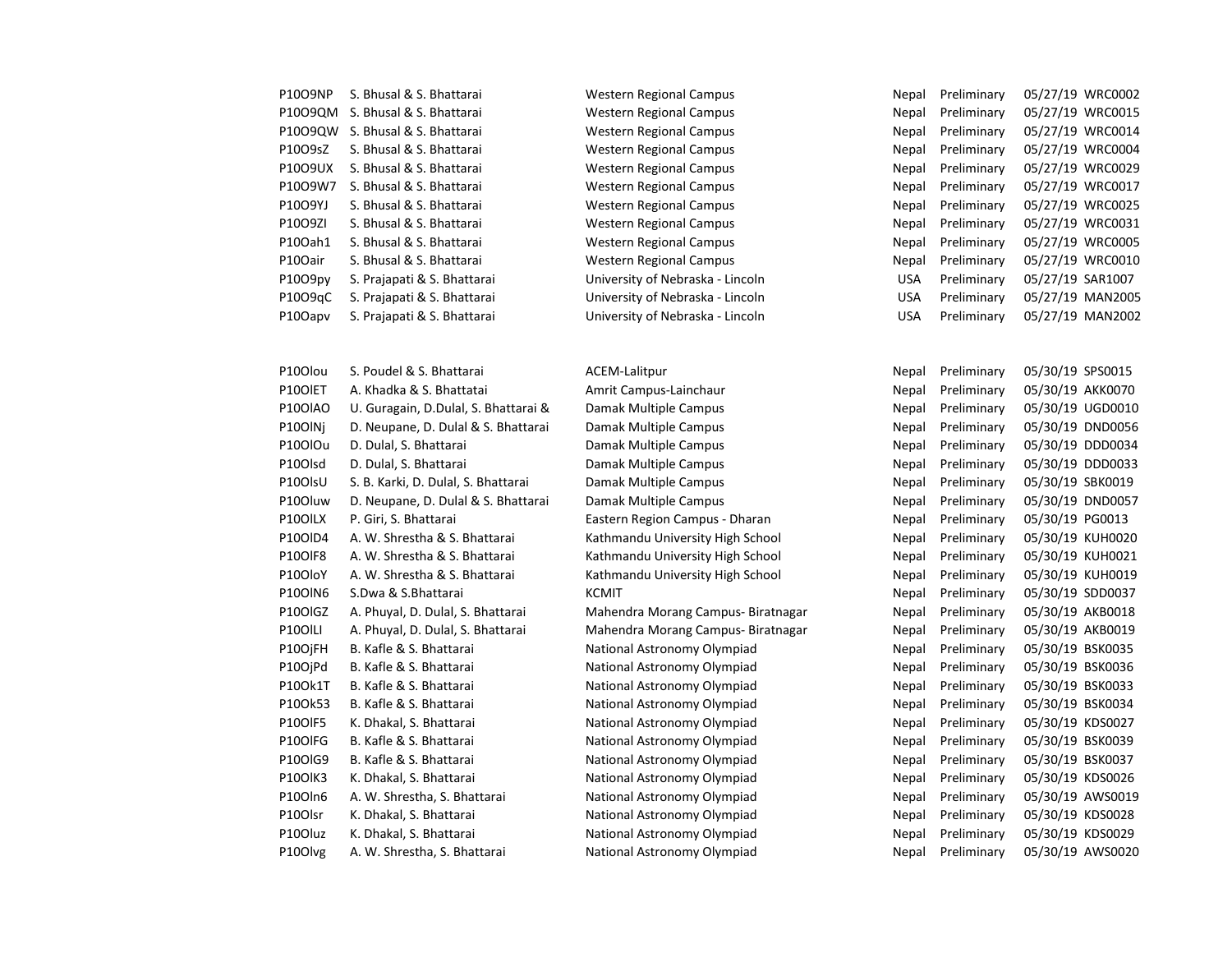| P10OlwD              | A. W. Shrestha, S. Bhattarai |
|----------------------|------------------------------|
| P10OlHu              | J.K. Chhantyal, M. Dwa       |
| P100IMs              | J.K. Chhantyal, M. Dwa       |
| P100I04              | J.K. Chhantyal, M. Dwa       |
| P10OIEZ              | N. Lamichhane, S. Bhattarai  |
| P10OIFz              | N. Lamichhane, S. Bhattarai  |
| P10Olke              | J.K. Chhantyal, M. Dwa       |
| P <sub>10</sub> Olob | J.K. Chhantyal, M. Dwa       |
| P <sub>10</sub> OloN | J.K. Chhantyal, M. Dwa       |
| P100IMH              | A. Karki & S. Bhattarai      |
| P10OlsE              | A. Karki & S. Bhattarai      |
| P <sub>10</sub> Olyl | K. Dhakal, S. Bhattarai      |
| P10OIGG              | S. Bhattarai                 |

P10OHA9 S. Poudel & S. Bhattarai ACEM-Lalitpur Nepal Preliminary 06/03/19 SPS0021 P10OI5h S. Poudel & S. Bhattarai ACEM-Lalitpur Nepal Preliminary 06/03/19 SPS0020 P10OHBW R. Thapa, J.K. Chhantyal & M. Dwa Amrit Campus-Lainchaur Nepal Preliminary 06/03/19 RMD0017 P10OHH0 R. Thapa, J.K. Chhantyal & M. Dwa Amrit Campus-Lainchaur Nepal Preliminary 06/03/19 RMD0016 P10OHZj A. Khadka & S. Bhattatai Amrit Campus-Lainchaur Nepal Preliminary 06/03/19 AKK0078 P10OI1c A. Khadka & S. Bhattatai Amrit Campus-Lainchaur Nepal Preliminary 06/03/19 AKK0075 P10OHWK A. Baral, D. Dulal, & S. Bhattarai Damak Multiple Campus Nepal Preliminary 06/03/19 ABD0119 P10OHyt S. B. Karki, D. Dulal, S. Bhattarai Damak Multiple Campus Nepal Preliminary 06/03/19 SBK0020 P10OHZJ A. Baral, D. Dulal, & S. Bhattarai Damak Multiple Campus Nepal Preliminary 06/03/19 ABD0120 P10OHZX U. Guragain, D.Dulal, S. Bhattarai & Damak Multiple Campus Nepal Nepal Preliminary 06/03/19 UGD0013 P10OI6d S. B. Karki, D. Dulal, S. Bhattarai Damak Multiple Campus Nepal Preliminary 06/03/19 SBK0021 P10OHTV A. W. Shrestha & S. Bhattarai Kathmandu University High School Nepal Preliminary 06/03/19 KUH0023 P10OHXJ A. W. Shrestha & S. Bhattarai Kathmandu University High School Nepal Preliminary 06/03/19 KUH0022 P10OHXs A. Phuyal, D. Dulal, S. Bhattarai Mahendra Morang Campus- Biratnagar Nepal Preliminary 06/03/19 AKB0007 P10OHAE A. W. Shrestha, S. Bhattarai National Astronomy Olympiad Nepal Preliminary 06/03/19 AWS0021 P10OHDn B. Kafle & S. Bhattarai National Astronomy Olympiad Nepal Preliminary 06/03/19 BSK0040 P10OHDR K. Dhakal, S. Bhattarai National Astronomy Olympiad Nepal Preliminary 06/03/19 KDS033 P10OHE5 A. W. Shrestha, S. Bhattarai National Astronomy Olympiad Nepal Preliminary 06/03/19 AWS0023 P10OHxI B. Kafle & S. Bhattarai National Astronomy Olympiad Nepal Preliminary 06/03/19 BSK0044 P10OI09 A. W. Shrestha, S. Bhattarai National Astronomy Olympiad Nepal Preliminary 06/03/19 AWS0022 P10OI0B A. W. Shrestha, S. Bhattarai National Astronomy Olympiad Nepal Preliminary 06/03/19 AWS0024 P10OI0c A. Karki, S. Bhattarai National Astronomy Olympiad Nepal Preliminary 06/03/19 AKB0016 P10OI2v K. Dhakal, S. Bhattarai National Astronomy Olympiad Nepal Preliminary 06/03/19 KDS0034 P10OHZt J.K. Chhantyal, M. Dwa Nepal Astronomical Society-Gandaki Nepal Preliminary 06/03/19 ASP0042 P10OHWp N. Lamichhane, S. Bhattarai Nepal Astronomical Society-Province 3 Nepal Preliminary 06/03/19 NLC0034 P10OHXk N. Lamichhane, S. Bhattarai Nepal Astronomical Society-Province 3 Nepal Preliminary 06/03/19 NLC0032

National Astronomy Olympiad Nepal Preliminary 05/30/19 AWS0018 P10OlHu J.K. Chhantyal, M. Dwa Nepal Astronomical Society-Gandaki Nepal Preliminary 05/30/19 ASP0034 Nepal Astronomical Society-Gandaki Nepal Preliminary 05/30/19 ASP0041 Nepal Astronomical Society-Gandaki Nepal Preliminary 05/30/19 ASP0038 P10OlEZ N. Lamichhane, S. Bhattarai Nepal Astronomical Society-Province 3 Nepal Preliminary 05/30/19 NLC0027 Nepal Astronomical Society-Province 3 Nepal Preliminary 05/30/19 NLC0029 Science Teacher Association of Nepal-Kaski Nepal Preliminary 05/30/19 JCP0027 P10Olob J.K. Chhantyal, M. Dwa Science Teacher Association of Nepal-Kaski Nepal Preliminary 05/30/19 JCP0026 P10OloN J.K. Chhantyal, M. Dwa Science Teacher Association of Nepal-Kaski Nepal Preliminary 05/30/19 JCP0029 SOS Hermann Gmeiner School-Sanothimi Nepal Preliminary 05/30/19 SOS014 P10OlsE A. Karki & S. Bhattarai SOS Hermann Gmeiner School-Sanothimi Nepal Preliminary 05/30/19 SOS016 The Times Secondary School-Dillibazar Nepal Preliminary 05/30/19 TSS0017

P10OlGG S. Bhattarai Tri-Chandra Multiple Campus-Ghantaghar Nepal Preliminary 05/30/19 TMC0023

P10OHXY N. Lamichhane, S. Bhattarai Nepal Astronomical Society-Province 3 Nepal Preliminary 06/03/19 NLC0031